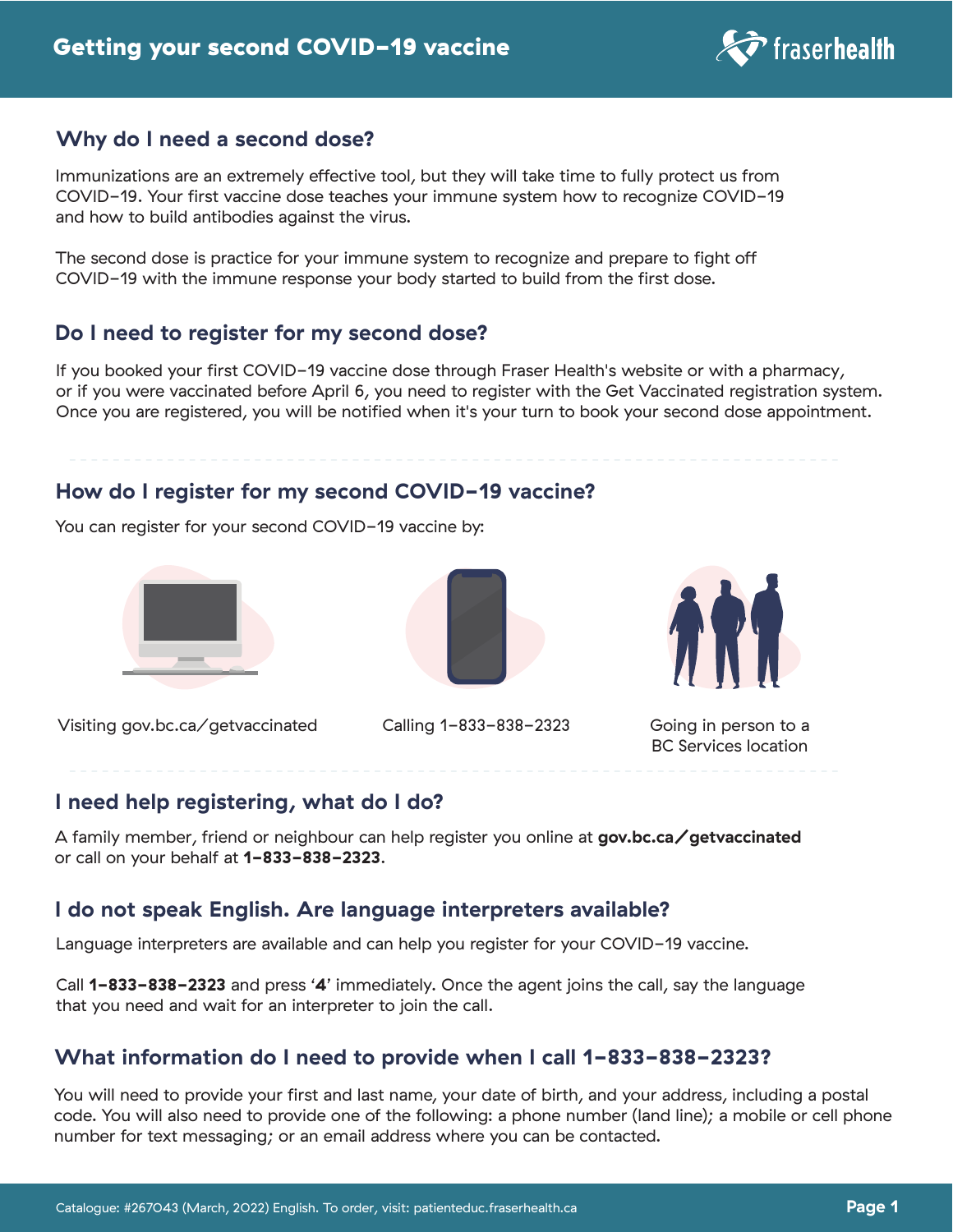

# **How do I register if I do not have a Personal Health Number (medical care card)?**

If you do not have a Personal Health Number (medical care card), you can still register for your COVID-19 vaccine by calling **1-833-838-2323**. The agent will provide you with a temporary Personal Health Number and help you register to ensure you are notified for your second vaccine.

#### **How do I register if I do not have a Canadian visa or status?**

Everyone in Canada is entitled to free COVID-19 vaccines. If you do not have a Canadian visa or status, call **1-833-838-2323** to register for your appointment. **You are not required to share any immigration status information to Canada, and it will not be affected by registering for your vaccination**.

#### **How long do I need to wait until I get my second dose?**

Once you are registered, you will get an invitation by text, email or phone call to book your second dose appointment. The current recommended wait time between vaccinations is 8 weeks.

## **Where do I get my second COVID-19 vaccine?**

Once you receive your e-mail, text message invitation or phone call to book your second vaccine appointment you will be provided with times and locations across Fraser Health so you can select the one most convenient for you. To find locations near you, visit **fraserhealth.ca/vaccineclinic**.

#### **What should I bring to my second dose appointment?**

Please bring any form of personal identification, if you have it, such as a drivers' license, health or medical care card, your work visa, or passport. Wear a mask and a short sleeve shirt and remember to bring your immunization card from your first dose. Please arrive hydrated, have something to eat and drink before your appointment.

## **I lost my COVID-19 immunization card. Can I still get my second dose?**

Yes, you can. At your second appointment, the staff at the clinic can give you another card.

#### **What should I be doing between doses?**





Washing your hands regularly for 20 seconds or using hand sanitizer.

Staying 2 metres or 6 feet apart from others in public spaces.

Wearing a mask where required (such as indoor public spaces).



Avoiding crowds and poorly ventilated spaces.